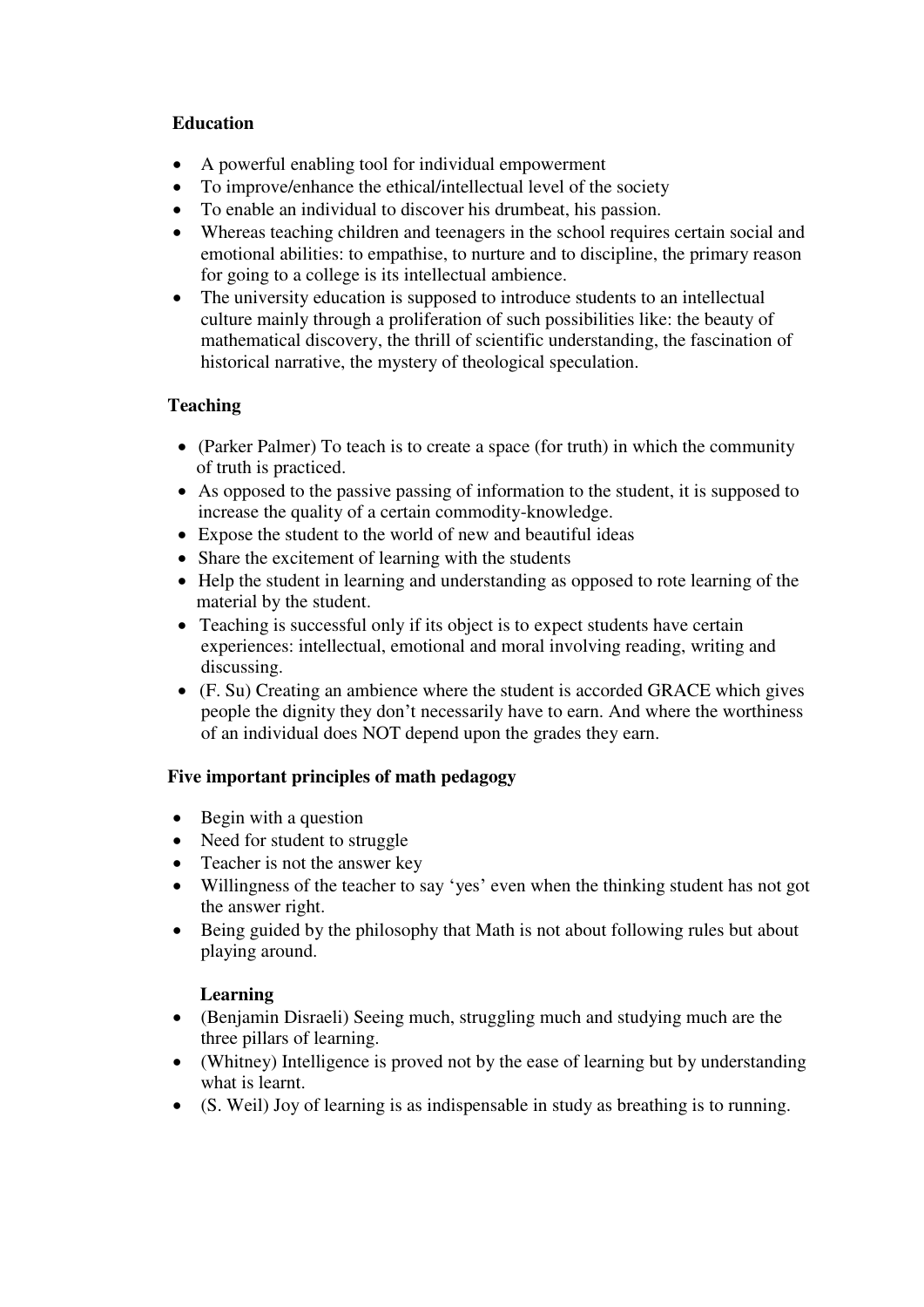### **What is mathematics**

- Mathematics is what mathematicians do
- An enterprise involving the 'human' understanding of mathematics
- Science of patterns
- Tiling the plane with regular polygons: Equilateral triangles, squares and hexagons, the only choices
- Platonic solids: As opposed to the possibility of regular polygons of all possible sides being drawn in the plane, there exist exactly five REGULAR solids in space bounded by congruent faces:

Tetrahedron (four congruent triangles)

Cube (six congruent squares)

Octahedron (Eight congruent triangles)

Dodecahedron (Twelve congruent petagons)

Icosahedron (Twenty congruent triangles)



- Dividing a square into a finite number of congruent triangles (Monsky's theorem)
- Trisectors of angles of an arbitrary triangle always enclose an equilateral triangle (Morley's theorem)
- Nine point circle theorem
- Every simple closed curve in the plane admits four points on it enclosing a square (Toeplitz conjecture).
- **c. Implications of some innocuous looking situations involving large numbers** 
	- Wheat and chessboard problem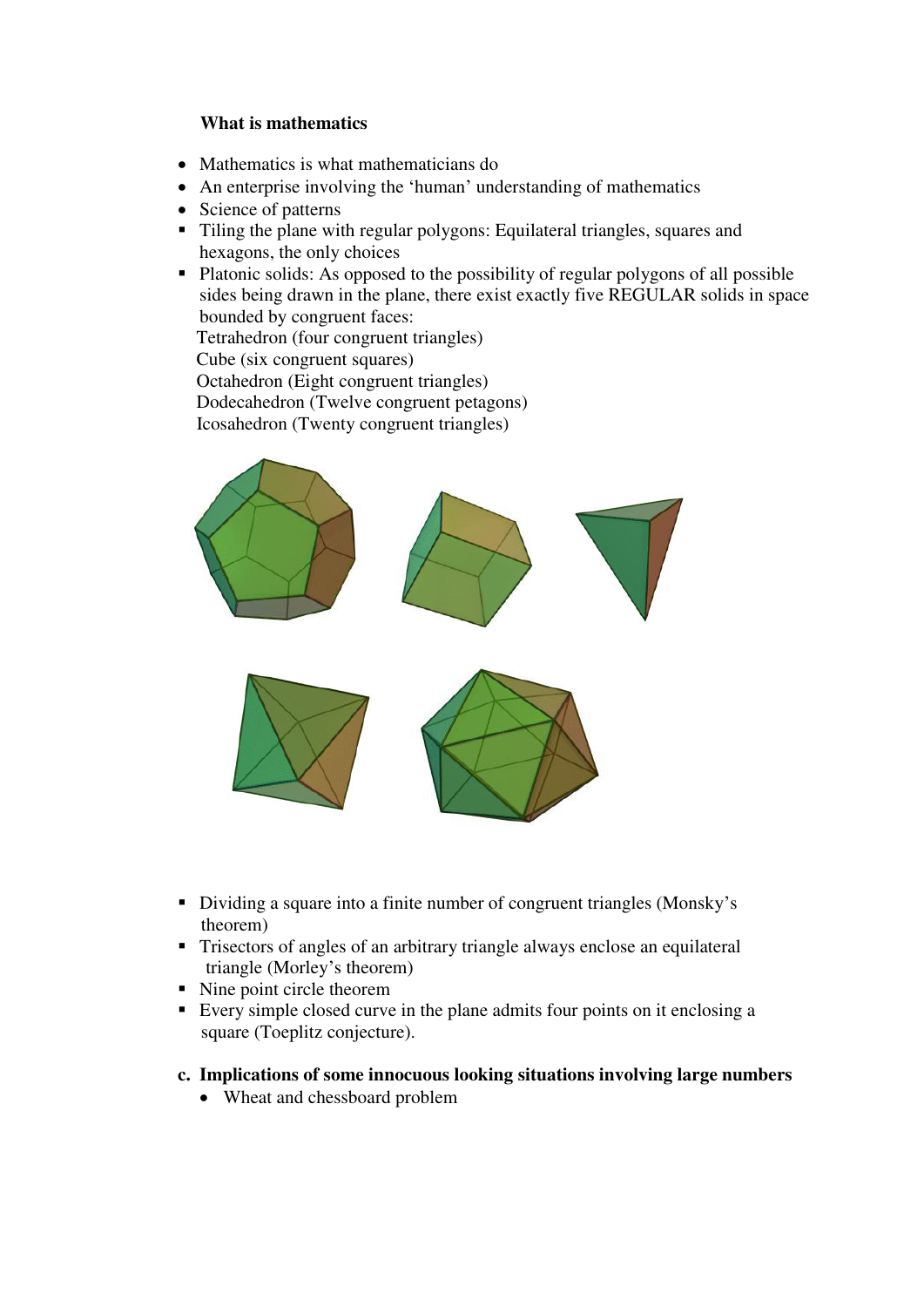

• Tower of Hanoi (Brahma's tower)



## **Power of abstract thinking/theory**

- Group theory and theoretical physics/chemistry/crystallography
- Hilbert space and quantum mechanics
- Algebraic geometry/Riemann zeta function and string theory
- Riemannian geometry and general theory of relativity
- Differential geometry and gamma-kniefe surgery
- Perron-Frobenius theorem and GPS technology
- Markov chains and Google search engine
- Complexity of prime number factorisation and credit card/ATM transactions

#### **Certain unique features of mathematics**

- Unity (Arithmetic in higher dimensional Euclidean space and parallelizability)
- Universality (Validity of mathematical truth everywhere)
- Objectivity (Infallibility of mathematical logic/argument)
- Endurance (Eternal shelf-life of mathematical truth)
- Relevance (Applications of abstract mathematical theories for clear thinking and in science, technology and almost all human endeavours).